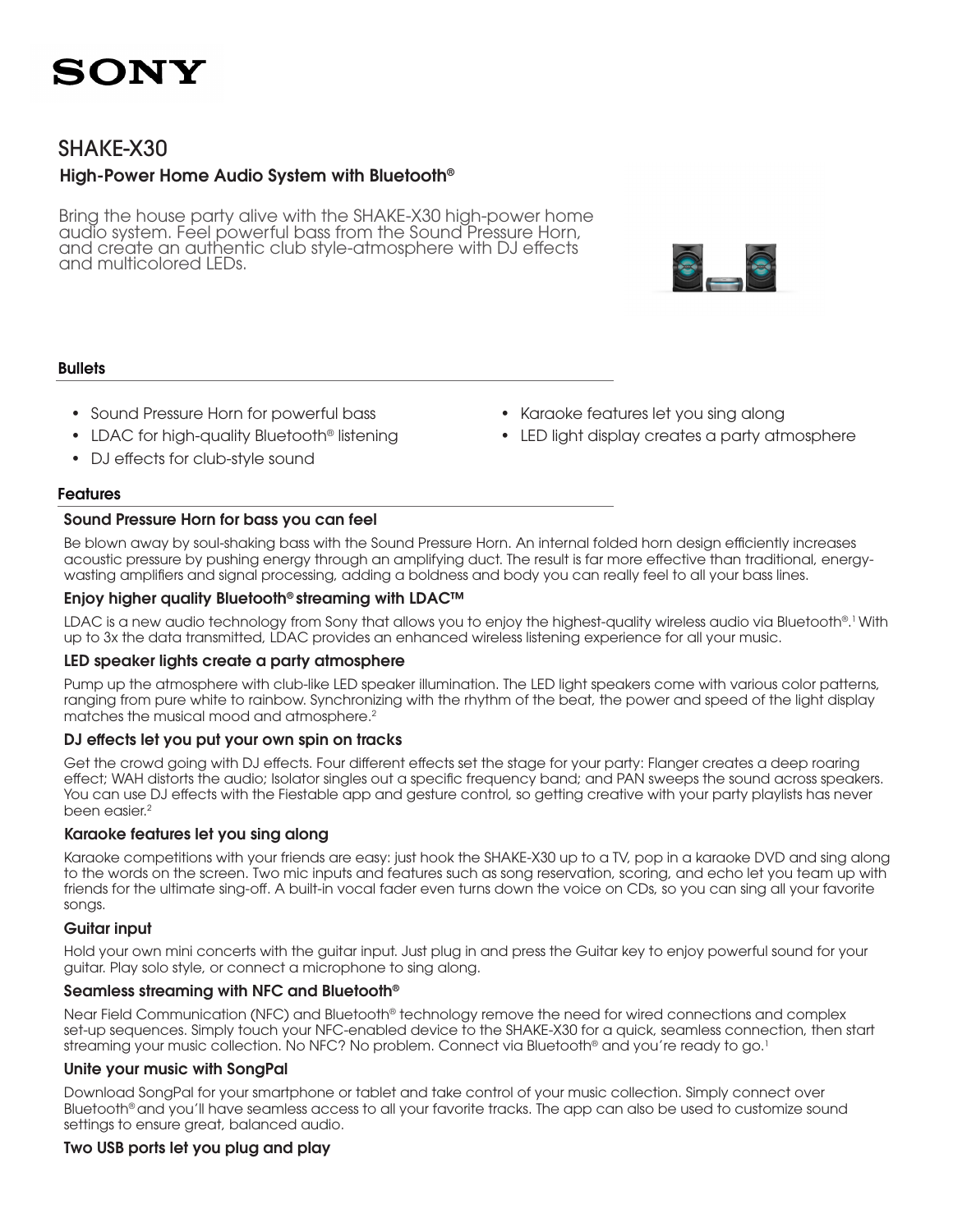Copy tracks between CD and USB.<sup>3</sup> Simply connect your device to the PLAY/REC port and you're ready to transfer. If you're recording directly to USB, it's also possible to upgrade the bit rate from the default 128 kbps to 256 kbps for better audio quality.

#### Audio input to expand your sound system

Get the most from your Home Audio system. A Dual RCA input lets you hook up to a TV to enjoy movies and game consoles with additional power.

#### Built-in CD player for your disc collection

Play classic albums or compilation discs with a built-in CD player. This Home Audio system is compatible with CD, CD-R, and CD-RW discs – enjoy everything from studio recordings to mixtapes and downloaded tracks.

#### FM radio tuner for your favorite shows

Want to hear your favorite DJs? Simply tune in using the FM radio dial and see what's out there.

#### **Specifications**

| Amplifier                   |                                |                                                       |
|-----------------------------|--------------------------------|-------------------------------------------------------|
| Inputs and Outputs          | Analog<br>Audio<br>Input(s)    | $\overline{\phantom{a}}$                              |
|                             | USB Port(s)                    | $\mathbb{I}$                                          |
| <b>Convenience Features</b> | <b>Built in</b><br>demo        | Yes                                                   |
|                             | <b>Backlight</b>               | Yes                                                   |
|                             | Demo<br>Mode                   | Yes                                                   |
|                             | <b>Timer Sleep</b><br>(Source) | Yes                                                   |
|                             | Audio In                       | Yes                                                   |
| Function                    | Bluetooth                      | Yes (iAP over BT)                                     |
|                             | CD                             | Yes                                                   |
|                             | <b>FM</b>                      | Yes                                                   |
|                             | USB1                           | Yes                                                   |
| General                     | Model<br>Number                | HCDSHAKEX30                                           |
| Inputs and Outputs          | Analog<br>Audio<br>Input(s)    | $\overline{\phantom{a}}$                              |
|                             | USB Port(s)                    | $\overline{\phantom{a}}$                              |
|                             | Analog<br>Audio<br>Output(s)   | $\overline{\phantom{a}}$                              |
|                             | Speaker<br>Output(s)<br>Front  | $\overline{2}$                                        |
|                             | Microphone<br>Input(s)         | 2 (6 / Guitar available for one port - MIC 2/ GUITAR) |
| Karaoke                     | Echo                           | Yes (for All function)                                |
|                             | Key control                    | Yes (for all function)                                |
|                             | Mic Volume                     | Yes (for all function)                                |
|                             | Scoring                        | Yes (for all function)                                |
|                             | Vocal/Vocal<br>select          | Yes(for all function)                                 |
| <b>Lighting Effect</b>      | <b>LED Effect</b>              | Multi color & Flash                                   |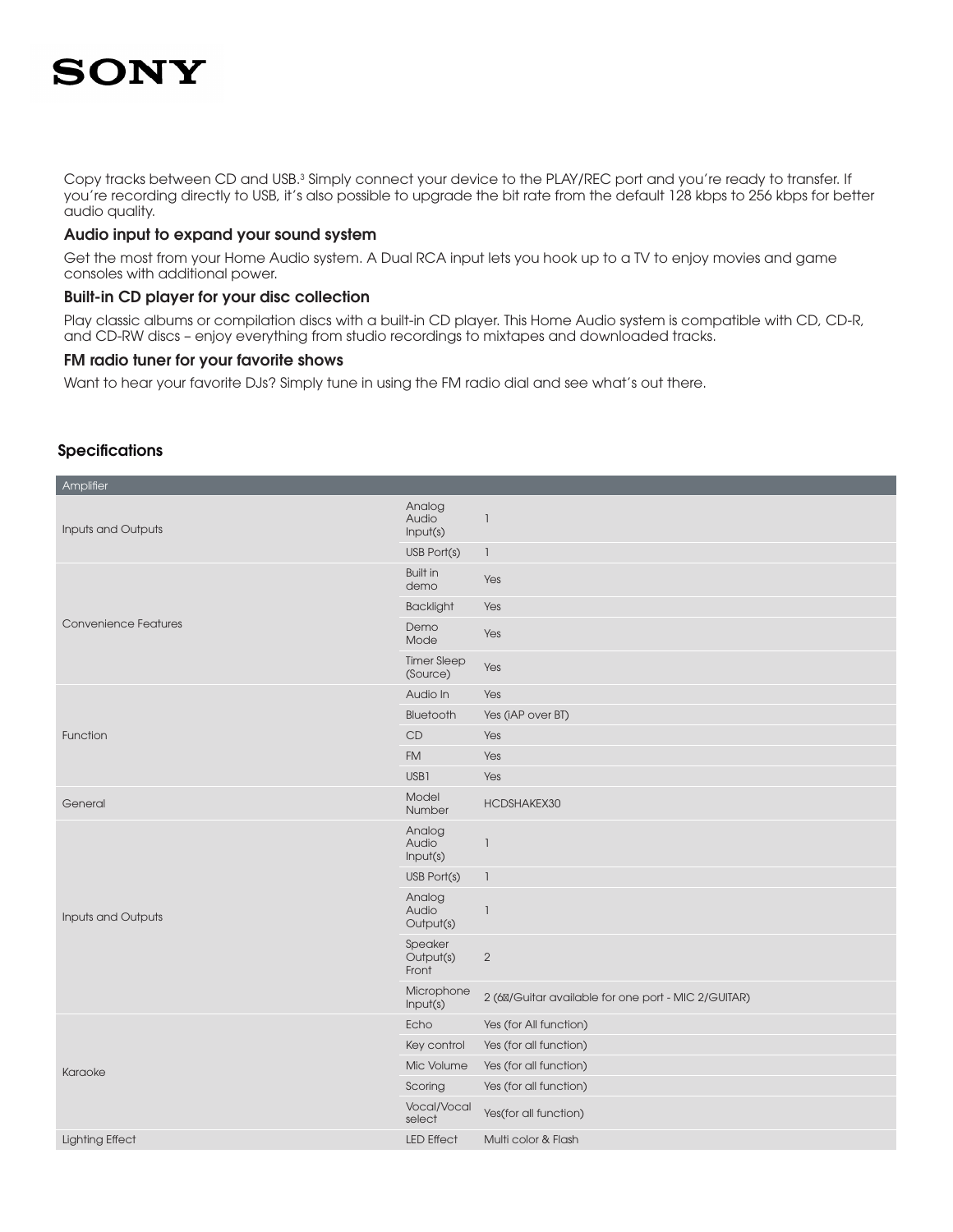|                          | SPEAKER<br><b>LIGHT</b>                    | Yes (Multi color)                                       |
|--------------------------|--------------------------------------------|---------------------------------------------------------|
| Power                    | Auto<br>Standby<br>Mode                    | Yes                                                     |
| Power Consumption        | Power                                      | 220W                                                    |
|                          | Power                                      | 0.5W                                                    |
|                          | Flanger                                    | Yes                                                     |
| Sound Entertainment      | Isolator                                   | Yes                                                     |
|                          | Pan                                        | Yes (Only by Apps)                                      |
|                          | Wah                                        | Yes (Only by Apps)                                      |
|                          | <b>Bass Boost</b><br>function              | Mega Bass                                               |
| <b>Sound Features</b>    |                                            | Yes                                                     |
|                          | Equalizer                                  | Music                                                   |
|                          | Party chain                                | Yes (Wired)                                             |
|                          | Sound                                      | DSEE (Auto)/ LDAC                                       |
| Common Item              |                                            |                                                         |
| <b>General Features</b>  | Power                                      | AC120V-240V, 50/60Hz                                    |
| General                  |                                            |                                                         |
| Color                    | Speaker<br>Cabinet                         | <b>Black</b>                                            |
|                          | Speaker<br>Front Panel                     | <b>Black</b>                                            |
|                          | Speaker<br>Grille                          | <b>Black</b>                                            |
|                          |                                            |                                                         |
| DVD/SA-CD/VCDCD Player   |                                            |                                                         |
| General                  | Child Lock                                 | Yes                                                     |
|                          | <b>Tray Lock</b>                           | Yes                                                     |
|                          | 8cm Disc<br>(CD)                           | Yes                                                     |
| Playable Discs for Audio | CD                                         | Yes                                                     |
|                          | $CD-R$                                     | Yes                                                     |
|                          | CD-RW                                      | Yes                                                     |
| Playback Features        | Play<br>Mode(s)                            | Normal (1 DISC/Folder)/ Shuffle (1 DISC/Folder/ Repeat) |
|                          | Resume                                     | Yes                                                     |
| D/A Converter            | Audio                                      | 44.1kHz/24bit                                           |
| <b>Text Information</b>  | ID3Tag Ver.<br>1.1                         | Yes                                                     |
| General                  | Tray Type                                  | 1 DISC TRAY                                             |
| <b>Front Speaker</b>     |                                            |                                                         |
| <b>General Features</b>  | System                                     | 2Way                                                    |
| Audio                    | Rated<br>Impedance                         | 4 ohms                                                  |
| General                  | Model<br>Number                            | SSSHAKEX30                                              |
|                          | Cable<br>Length                            | 2.5m                                                    |
| <b>Speaker Spec</b>      | <b>Tweeter Unit</b><br>Size<br>Woofer Unit | 2.5 cm x 1 (horn type)                                  |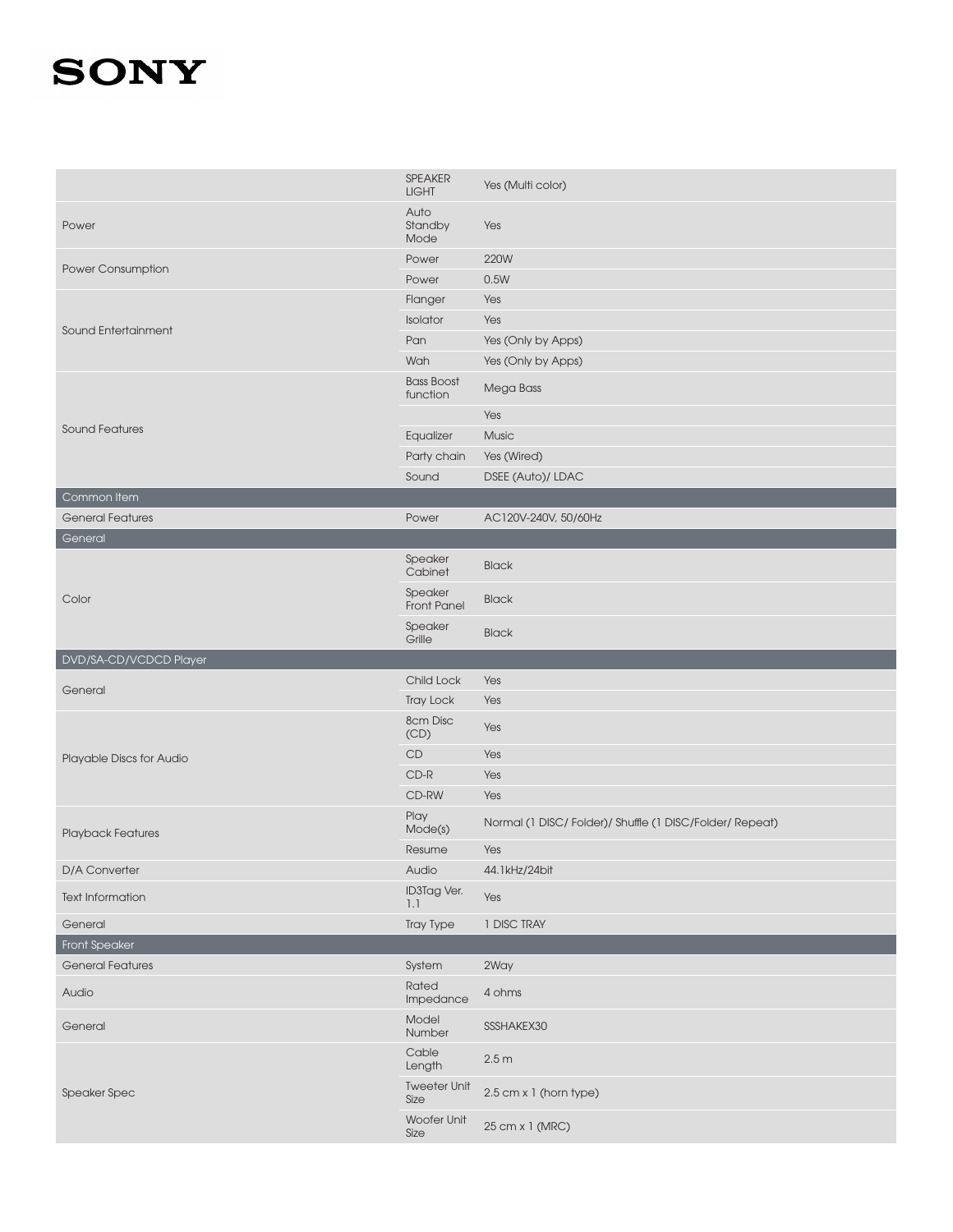| <b>General Features</b>                 | Quantity                             | $\overline{2}$                                                                                                                                                                                             |
|-----------------------------------------|--------------------------------------|------------------------------------------------------------------------------------------------------------------------------------------------------------------------------------------------------------|
|                                         | Speaker<br>Terminal                  | Direct wire                                                                                                                                                                                                |
| Tuner                                   |                                      |                                                                                                                                                                                                            |
| Tuner                                   | <b>Band</b>                          | <b>FM</b>                                                                                                                                                                                                  |
|                                         | External<br>Antenna                  | Yes (75 ohm)                                                                                                                                                                                               |
|                                         | Preset<br>Channel                    | <b>20 FM</b>                                                                                                                                                                                               |
|                                         | <b>RDS</b>                           | Yes                                                                                                                                                                                                        |
|                                         | Tuning<br>Range (FM)                 | 87.5-108MHz/50KHz                                                                                                                                                                                          |
| Accessories                             |                                      |                                                                                                                                                                                                            |
| Accessories                             | Supplied<br>Accessories              | <b>AC Cord</b><br><b>AC Plug Adapter</b><br>Antenna(s) (FM Antenna)<br>Battery (AAA/Manganese)<br>Remote Control<br><b>Speaker Pads</b><br><b>Operating Instructions</b><br>Instruction Manual (Languages) |
| Remote Commander                        |                                      |                                                                                                                                                                                                            |
| Power                                   | <b>Battery Size</b>                  | AAA                                                                                                                                                                                                        |
|                                         | <b>Battery Type</b>                  | Manganese                                                                                                                                                                                                  |
| General                                 | Model<br>Number                      | RMT-AM330U                                                                                                                                                                                                 |
| USB Port(s)                             |                                      |                                                                                                                                                                                                            |
| Decoding Format(s) for Sound (Playback) | AAC                                  | Yes                                                                                                                                                                                                        |
| Recording Source                        | CD                                   | Yes                                                                                                                                                                                                        |
| <b>Editing Features</b>                 | Erase                                | Yes                                                                                                                                                                                                        |
| <b>Text Information</b>                 | ID3Tag Ver.<br>1.1                   | Yes                                                                                                                                                                                                        |
|                                         | ID3Tag Ver.<br>2.0                   | Yes                                                                                                                                                                                                        |
| Encoding Format(s) for Sound (Record)   | MP <sub>3</sub>                      | Yes                                                                                                                                                                                                        |
| <b>Text Information</b>                 | MP3 File<br>name                     | Yes                                                                                                                                                                                                        |
| Recording Source                        | MP3CD                                | Yes                                                                                                                                                                                                        |
| Decoding Format(s) for Sound (Playback) | Walkman                              | Yes                                                                                                                                                                                                        |
|                                         | <b>WAV</b>                           | Yes                                                                                                                                                                                                        |
|                                         | <b>WMA</b>                           | Yes                                                                                                                                                                                                        |
| <b>Playback Features</b>                | Play<br>Mode(s)                      | Normal (USB/Folder)/ Shuffle (USB/Folder)/ Repeat                                                                                                                                                          |
|                                         | Resume                               | Yes                                                                                                                                                                                                        |
| <b>Recording Features</b>               | Recording<br>Mode(s)                 | Normal (1 DISC / 1 Folder)/ REC 1 (1 Track)                                                                                                                                                                |
| General                                 | Indicator<br>Type                    | Yes                                                                                                                                                                                                        |
|                                         | Maximum<br>Folders                   | 300                                                                                                                                                                                                        |
|                                         | Maximum<br>Tracks                    | 2000                                                                                                                                                                                                       |
| Power                                   | Charge                               | 1A                                                                                                                                                                                                         |
| <b>Recording Specs</b>                  | MP3<br>Encording<br><b>Bit Rates</b> | 128k/256k                                                                                                                                                                                                  |